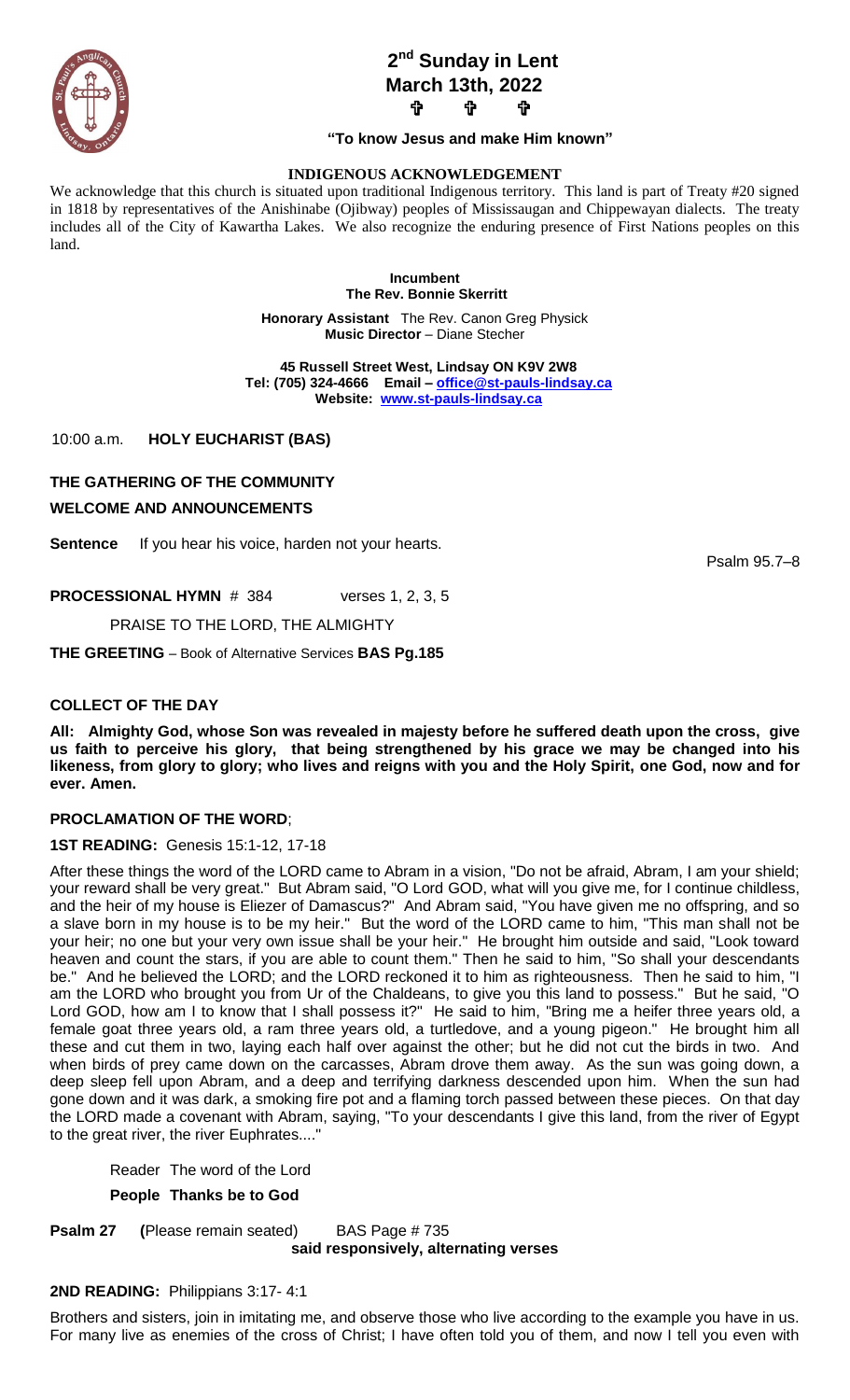tears. Their end is destruction; their god is the belly; and their glory is in their shame; their minds are set on earthly things. But our citizenship is in heaven, and it is from there that we are expecting a Savior, the Lord Jesus Christ. He will transform the body of our humiliation that it may be conformed to the body of his glory, by the power that also enables him to make all things subject to himself. Therefore, my brothers and sisters, whom I love and long for, my joy and crown, stand firm in the Lord in this way, my beloved.

#### Reader The word of the Lord **People Thanks be to God**

#### **THE HOLY GOSPEL– Luke 13:31-35** (All Stand)

#### **"Glory to you, Lord Jesus Christ"**

At that very hour some Pharisees came and said to him, "Get away from here, for Herod wants to kill you." He said to them, "Go and tell that fox for me, 'Listen, I am casting out demons and performing cures today and tomorrow, and on the third day I finish my work. Yet today, tomorrow, and the next day I must be on my way, because it is impossible for a prophet to be killed outside of Jerusalem.' Jerusalem, Jerusalem, the city that kills the prophets and stones those who are sent to it! How often have I desired to gather your children together as a hen gathers her brood under her wings, and you were not willing! See, your house is left to you. And I tell you, you will not see me until the time comes when you say, 'Blessed is the one who comes in the name of the Lord.

#### **"Praise to you, Lord Jesus Christ"**

**SERMON** – The Rev. Bonnie Skerritt

| The APOSTLES' CREED | (BAS Page 189) |
|---------------------|----------------|
|                     |                |

## PRAYERS OF THE PEOPLE Litany # 14 Pg.121

With confidence and trust let us pray to the Lord, saying, **"Lord, have mercy."**

| <b>CONFESSION AND ABSOLUTION</b> | BAS Page 191 |
|----------------------------------|--------------|
| <b>THE PEACE</b>                 | BAS Page 192 |

**OFFERTORY HYMN # 179** verses 1, 3, 6c

TREE OF LIFE AND AWESOME MYSTERY

### **THE CELEBRATION OF THE EUCHARIST –**

#### **PRAYER OVER THE GIFTS**

Celebrant God of wisdom, may the light of the eternal Word, our Lord and Saviour Jesus Christ, guide us to your glory. We ask this in his name. **Amen.**

#### **THE GREAT THANKSGIVING**

| <b>EUCHARISTIC PRAYER 4</b> | <b>BAS Pg. 201</b> |
|-----------------------------|--------------------|
| THE LORD'S PRAYER           | <b>BAS</b> pg. 211 |
| <b>BREAKING OF BREAD #7</b> | <b>BAS Pg. 213</b> |

#### **LAMB OF GOD (Agnus Dei)**

Celebrant Lamb of God, you take away the sins of the world, have mercy upon us. **All Lamb of God, you take away the sins of the world, have mercy upon us. Lamb of God, you take away the sins of the world, grant us peace.** 

#### **PRAYER FOR SPIRITUAL COMMUNION**

Celebrant Those wishing to do so may make their spiritual communion by joining in this prayer with me now:

**People: I worship and adore you, Lord Jesus Christ, present in the Holy Sacrament and in your people, who are gathered in spirit. In this moment I join with them to receive you in my heart, and in our community. May you, enthroned on the altar, now be enthroned in my heart; may you who give yourself to us again, fill us with grace, and heavenly blessing. Even as I am fed, may my hunger for you and for your reign of justice and peace increase, that I may, with your Spirit, work for that day when your reign shall come on earth as it is in heaven. Amen.**

#### **Music during Communion –**

 **Hymn # 59 -** Jesus Calls Us Here to Meet Him v 1 & 4

 **Hymn # 577 -** God of Grace and God of Glory